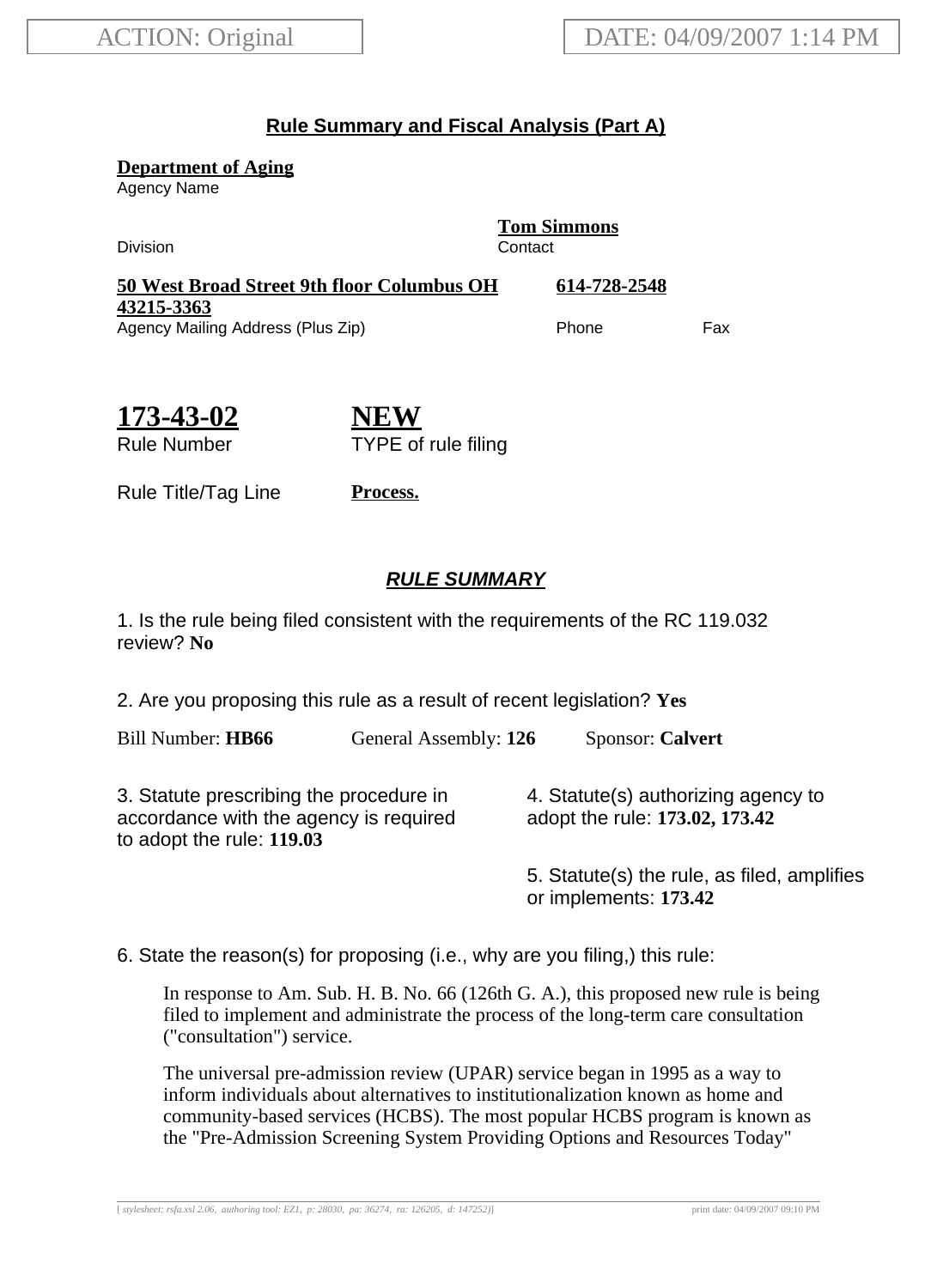("PASSPORT"). UPAR has sometimes been called an "assessment" service (the term formerly used by the Ohio Revised Code), a "universal pre-admission screening" service, and "Care Choice Ohio."

UPAR has been regulated by rule 5101:3-3-14 of the Administrative Code. Although that rule was adopted by ODJFS, it was ODA that has been performing the UPAR service (through the PASSPORT administrative agencies (PAAs) that it designated) in accordance with an inter-agency agreement between ODJFS and ODA.

Effective September, 29, 2005, the Ohio General Assembly, through Am. Sub. H. B. No. 66, replaced the term "assessment" with "long-term care consultation," amended the language regarding the service, and renumbered sections 5101.75 and 5101.752 of the Revised Code as sections 173.42 and 173.43 of the Revised Code, thereby transferring the authority to adopt rules from the director of ODJFS to the director of ODA.

Beginning in the fall of 2005, ODA began the process of drafting this proposed new rule and discussing the rule language with interested parties.

In January, 2007, ODA posted a draft of this proposed rule on the ODA web site for a two-week public comment period. After considering the comments filed during that period, ODA revised the proposed rule. Then, it posted that revision on the ODA web site for a second two-week public comment period in February, 2007.

On February 21, 2007, as part of the second public comment period, ODA met with various stakeholders to facilitate more input on the drafting of this proposed new rule. These stakeholders included the American Association of Retired Persons (AARP), the Association of Association of Philanthropic Homes and Housing for the Aging (AOPHA), the Central Ohio Area Agency on Aging (COAAA), the Ohio Academy of Nursing Homes (OANH), the Ohio Association of Area Agencies on Aging (OAAAA), the Ohio Association of Regional Long-Term Care Ombudsmen (OARLTCO), the Ohio Department of Job and Family Services (ODJFS), the Ohio Health Care Association (OHCA), and the State Long-Term Care Ombudsman (SLTCO).

After considering the input received from the second public comment period, ODA revised the draft of this proposed new rule. Then, on March 8, 2007, ODA distributed an electronic version of a draft of this rule to the stakeholders who attended the stakeholders' meeting in February and asked for further comments by March 13, 2007. Because no comments were received in response to that opportunity for feedback, minus one question that sought clarification on the language of this proposed new rule, ODA is now proceeding with the filing of this proposed new rule.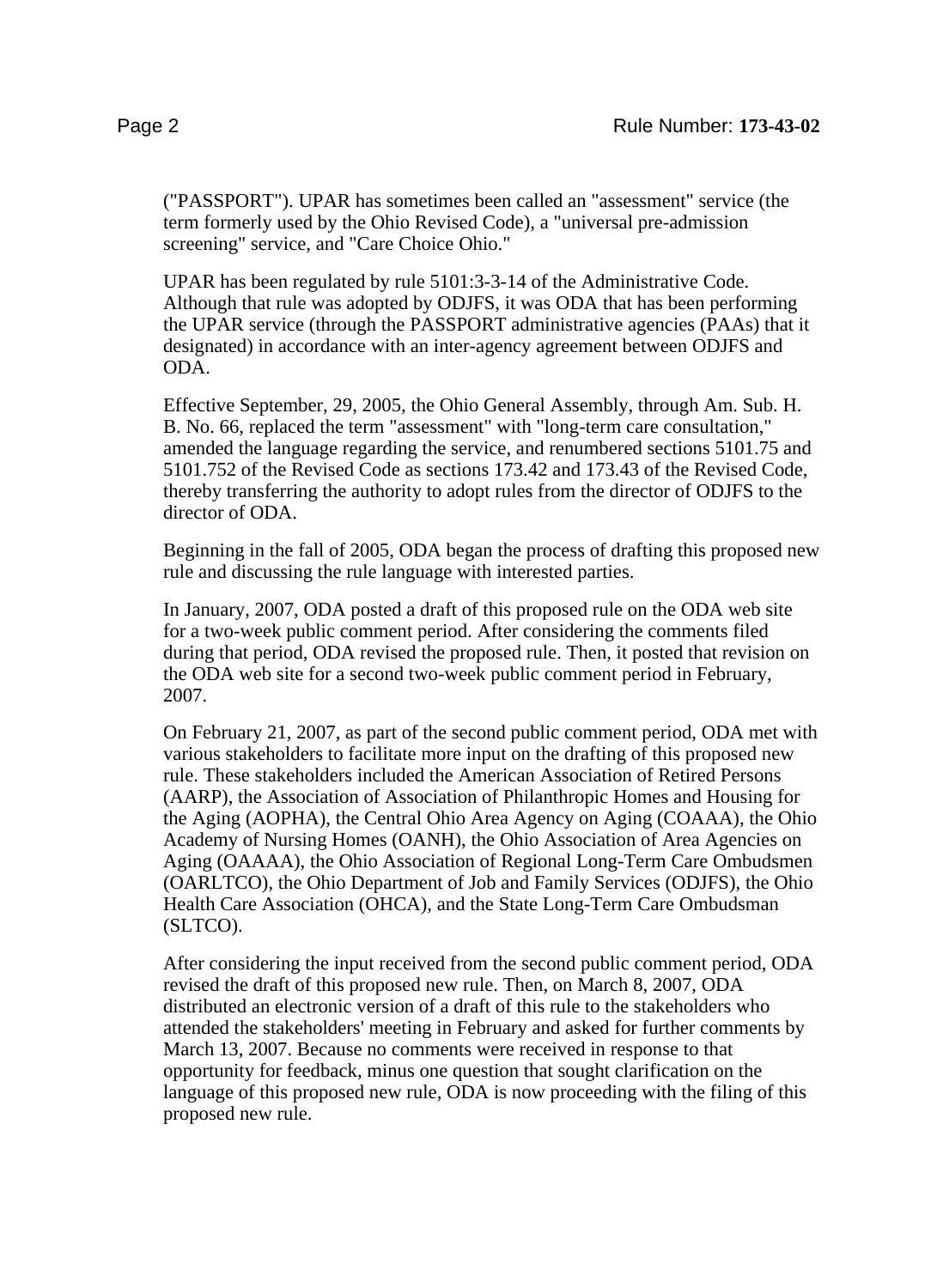7. If the rule is an AMENDMENT, then summarize the changes and the content of the proposed rule; If the rule type is RESCISSION, NEW or NO CHANGE, then summarize the content of the rule:

This proposed new rule would:

[1] Establish a process for each nursing facility (NF) and PASSPORT administrative agency (PAA) to follow when determining whether or not there is a requirement for the PAA to provide a consultation to an individual in accordance with criteria outlined in proposed new rule 173-43-03 of the Administrative Code;

[2] Establish a process for determining whether a consultation should be performed before or after admission to a NF;

[3] Establish that only a person who is certified in accordance with proposed new rule 173-43-05 of the Administrative Code may perform a consultation;

[4] Outline the minimum components to be included in every consultation; and,

[5] Mandate that the PAA shall provide a written summary of options and resources available to meet the needs of the individual after each consultation.

8. If the rule incorporates a text or other material by reference and the agency claims the incorporation by reference is exempt from compliance with sections 121.71 to 121.74 of the Revised Code because the text or other material is **generally available** to persons who reasonably can be expected to be affected by the rule, provide an explanation of how the text or other material is generally available to those persons:

*This response left blank because filer specified online that the rule does not incorporate a text or other material by reference.*

9. If the rule incorporates a text or other material by reference, and it was **infeasible** for the agency to file the text or other material electronically, provide an explanation of why filing the text or other material electronically was infeasible:

*This response left blank because filer specified online that the rule does not incorporate a text or other material by reference.*

10. If the rule is being **rescinded** and incorporates a text or other material by reference, and it was **infeasible** for the agency to file the text or other material, provide an explanation of why filing the text or other material was infeasible:

*Not Applicable.*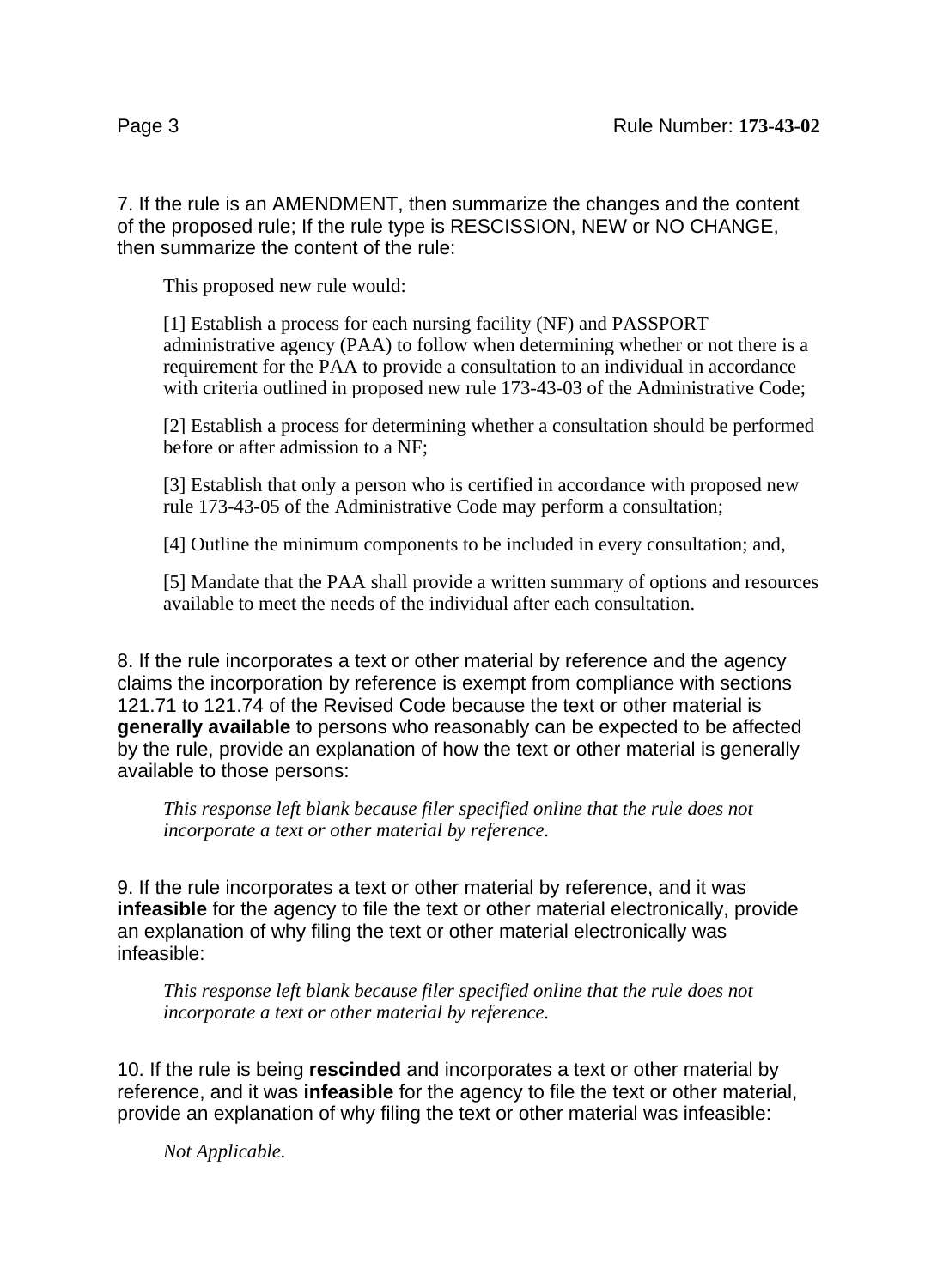11. If **revising** or **refiling** this rule, identify changes made from the previously filed version of this rule; if none, please state so:

*Not Applicable.*

12. 119.032 Rule Review Date:

(If the rule is not exempt and you answered NO to question No. 1, provide the scheduled review date. If you answered YES to No. 1, the review date for this rule is the filing date.)

NOTE: If the rule is not exempt at the time of final filing, two dates are required: the current review date plus a date not to exceed 5 years from the effective date for Amended rules or a date not to exceed 5 years from the review date for No Change rules.

## **FISCAL ANALYSIS**

13. Estimate the total amount by which this proposed rule would **increase / decrease** either **revenues / expenditures** for the agency during the current biennium (in dollars): Explain the net impact of the proposed changes to the budget of your agency/department.

This will have no impact on revenues or expenditures.

\$0.00

ODA does not anticipate an increase or decrease in expenditures appropriated through this line-item as a result of this proposed new rule.

14. Identify the appropriation (by line item etc.) that authorizes each expenditure necessitated by the proposed rule:

GRF-490-403 PASSPORT

15. Provide a summary of the estimated cost of compliance with the rule to all directly affected persons. When appropriate, please include the source for your information/estimated costs, e.g. industry, CFR, internal/agency:

COST TO AN INDIVIDUAL WHO RECEIVES A CONSULTATION: No matter who the individual is that receives the consultation, the consultation will be offered at no cost to the individual.

\_\_\_\_\_\_\_\_\_\_\_\_\_\_\_\_\_\_\_\_\_\_\_\_\_\_\_\_\_\_\_\_\_\_\_\_\_\_\_\_\_\_\_\_\_\_\_\_\_\_\_\_\_\_\_\_\_\_\_\_\_\_\_\_\_\_ BENEFIT TO AN INDIVIDUAL WHO RECEIVES A CONSULTATION: Once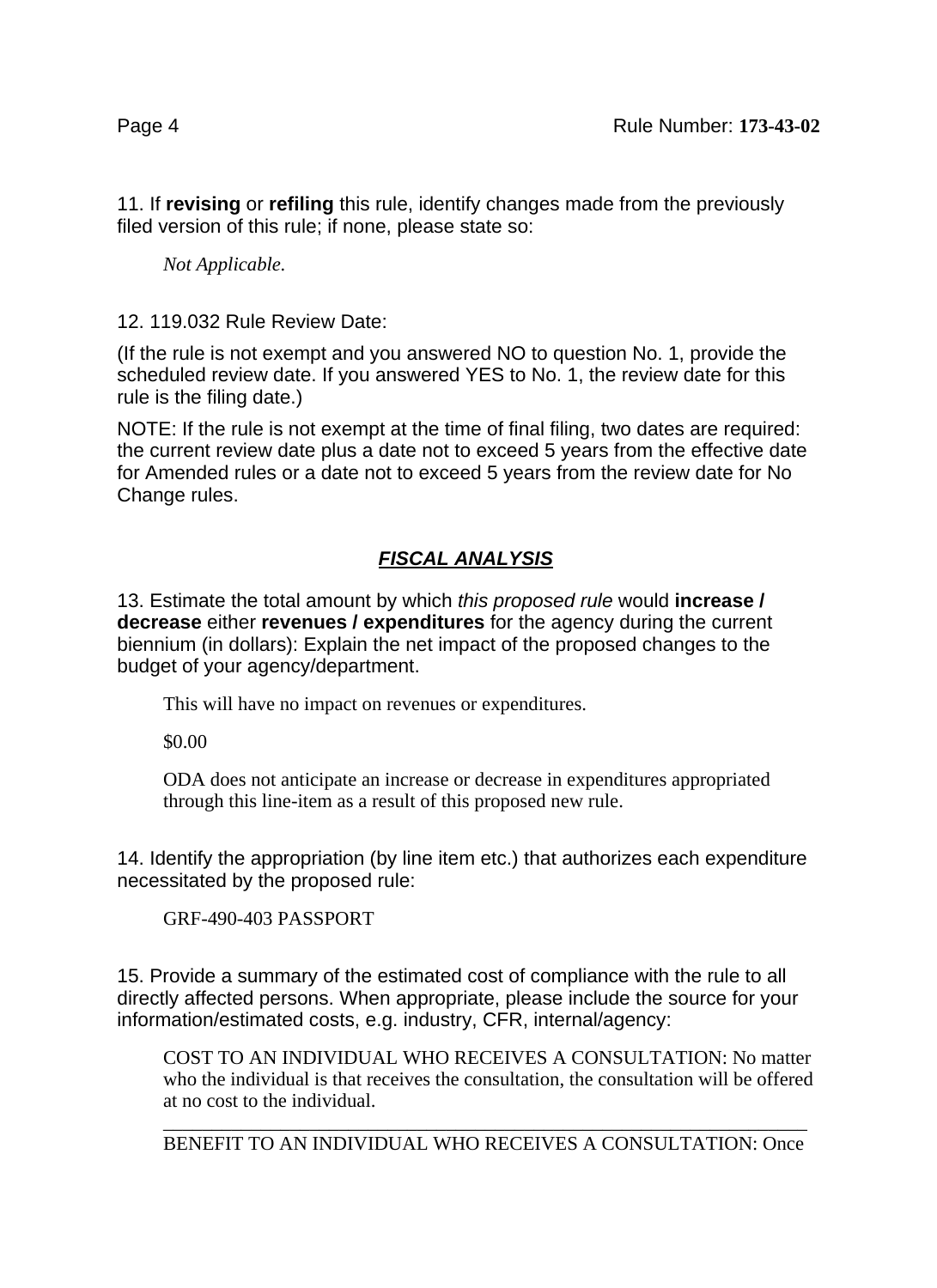an individual is presented with information, the individual will be knowledgeable about options available, enabling him/her to make an informed choice while having an understanding of the consequences of that choice.

\_\_\_\_\_\_\_\_\_\_\_\_\_\_\_\_\_\_\_\_\_\_\_\_\_\_\_\_\_\_\_\_\_\_\_\_\_\_\_\_\_\_\_\_\_\_\_\_\_\_\_\_\_\_\_\_\_\_\_\_\_\_\_\_\_\_ ESTIMATED COST TO A NURSING FACILITY (NF): The consultation service will provide knowledge of HCBS to individuals who may reside in a NF or may be contemplating residence in a NF. Once an individual is presented with the knowledge necessary to make an informed choice among options, the individual has the freedom to choose HCBS instead of institutionalization.

.................................................................................................................................... Once this proposed new rule is adopted, ODA anticipates that the percentage of Ohioans opting for HCBS may continue to increase while the number of Ohioans who opt for institutionalization is likely to remain somewhat stable. This would be a continuation of the recent trend in which the average daily number of occupied NF beds increased by 2.6% from 2003 to 2005. (Scripps Gerontology Center. "The Changing Face of Long-Term Care: Ohio's Experience 1993-2005." April, 2007.) In other words, from the eighth to the tenth year since a UPAR service has been offered, the percentage of Ohioans opting for HCBS increased; yet, the number of occupied NF beds has also increased.

.................................................................................................................................... One part of the explanation for this trend is the growing number of Ohioans under the sixty years of age who are occupying NF beds. The proportion of those under sixty occupying NF beds increased by 10% from 2004 to 2005. (Scripps. 2007.) Another part of the explanation for this trend is the growing population of Ohioans sixty years of age and over--a population that will increase another 44% by 2020. (Scripps. 2007.) Even though a growing percentage of Ohioans sixty and over are opting for HCBS while a smaller percentage are opting for institutionalization, a smaller percentage of the population surge means that the actual numbers of Ohioans sixty and over who will opt for institutionalization may remain somewhat stable. In fact, from 2003 to 2005, the average daily number of NF beds occupied by those sixty and over only dropped by 1.7%. (Scripps. 2007.)

....................................................................................................................................

For comparison, the trend experienced in Ohio since the inception of the UPAR service is similar to the experience had by the State of Minnesota after it began to offer similar consultations. (Rutgers Center for State Health Policy. "Minnesota Long-Term Care Consultation Services." September, 2005.)

....................................................................................................................................

Again, once this proposed new rule is adopted, ODA anticipates that the percentage of Ohioans opting for HCBS may continue to increase while the number of Ohioans who opt for institutionalization is likely to remain somewhat stable.

....................................................................................................................................

Furthermore, even though Ohio will continue to inform individuals of alternatives to NFs, most of Ohio's long-term care funds may still finance NFs, not HCBS. For perspective, in 2002, the year that marked the seventh year that Ohio provided a UPAR service, 77% of Ohio's non-MRDD (i.e., non-ICF-MR) long-term care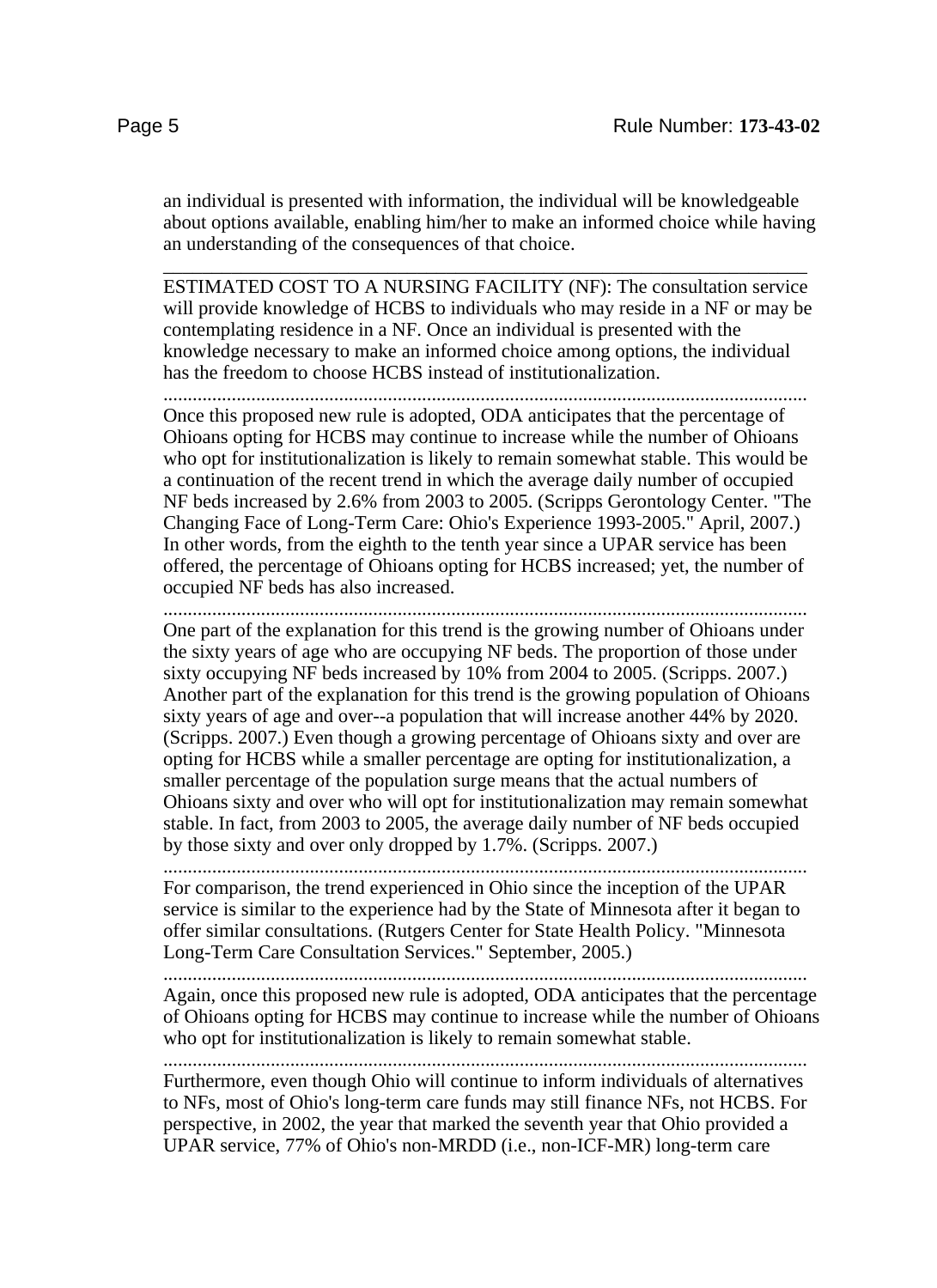funding was still being used to pay for the costs of choosing NFs. (Research Triangle Institute. "Redesigning Long-Term Care Systems Through Integrated Access and Services: Final Report." July, 2004.) In 2005, the tenth year of UPAR, the state spent \$2.8 billion on NFs, which ranked Ohio as the state with the ninth-highest per-capita spending on NFs. (Scripps. 2007.) Additionally, the ratio of institutional expenditures to HCBS in Ohio is greater than all but three states. (Scripps. 2007.) Thus, it seems that, even with the continuation of a UPAR/consultation service, the majority of long-term care funding in Ohio is likely to continue to be spent on NFs, even if the percentage of the population that chooses HCBS is greater.

\_\_\_\_\_\_\_\_\_\_\_\_\_\_\_\_\_\_\_\_\_\_\_\_\_\_\_\_\_\_\_\_\_\_\_\_\_\_\_\_\_\_\_\_\_\_\_\_\_\_\_\_\_\_\_\_\_\_\_\_\_\_\_\_\_\_

REDUCED ADMINISTRATIVE COST FOR A NURSING FACILITY (NF): In comparison to the UPAR service, the increased number of exceptions in the consultation service reduces the volume of referrals that a NF must make to a PAA on behalf of non-exempt individuals. ODA estimates that, whenever an individual applies for residence in a NF, it should generally take the administrative staff of a NF less than ten minutes to see if the individual is exempt according to the nine criteria outlined in paragraph (B) of rule 173-43-03. The NF will be responsible for maintaining documentation of these decisions. In cases where the individual chooses the NF to he his/her authorized representative and where the individual is found to require a consultation, the NF must report this information to a PAA by phone, in writing, or electronically, which ODA estimates would generally take the administrative staff of the NF less than ten minutes.

.................................................................................................................................... Additionally, in comparison to its responsibilities under the UPAR service, the NF is no longer required to make a report to the PAA within twenty-four hours in the common scenario in which a hospital identifies that an individual is exempt before the individual transfers to the NF.

\_\_\_\_\_\_\_\_\_\_\_\_\_\_\_\_\_\_\_\_\_\_\_\_\_\_\_\_\_\_\_\_\_\_\_\_\_\_\_\_\_\_\_\_\_\_\_\_\_\_\_\_\_\_\_\_\_\_\_\_\_\_\_\_\_\_ ESTIMATED COST TO A PASSPORT ADMINISTRATIVE AGENCY (PAA): The Central Ohio Area Agency on Aging, a PAA for the geographic region of Central Ohio, estimates that it generally takes from thirty to ninety minutes to provide a UPAR, depending upon the depth of information that the individual requests of the PAA during the screening. Because ODA estimates that a consultation detailed in this proposed new rule will take no longer to perform than a UPAR, ODA estimates that there will be no increased cost of compliance in association with the length of time required to perform the long-term care consultation in comparison to a UPAR.

\_\_\_\_\_\_\_\_\_\_\_\_\_\_\_\_\_\_\_\_\_\_\_\_\_\_\_\_\_\_\_\_\_\_\_\_\_\_\_\_\_\_\_\_\_\_\_\_\_\_\_\_\_\_\_\_\_\_\_\_\_\_\_\_\_\_ ESTIMATED BENEFIT TO A PASSPORT ADMINISTRATIVE AGENCY (PAA): Due to the increased number of exemptions in comparison to the UPAR service, a PAA may not need to provide as many of the consultations as it had to provide UPARs, thereby reducing its operational costs.

\_\_\_\_\_\_\_\_\_\_\_\_\_\_\_\_\_\_\_\_\_\_\_\_\_\_\_\_\_\_\_\_\_\_\_\_\_\_\_\_\_\_\_\_\_\_\_\_\_\_\_\_\_\_\_\_\_\_\_\_\_\_\_\_\_\_ ESTIMATED BENEFIT TO THE STATE OF OHIO: Because HCBS programs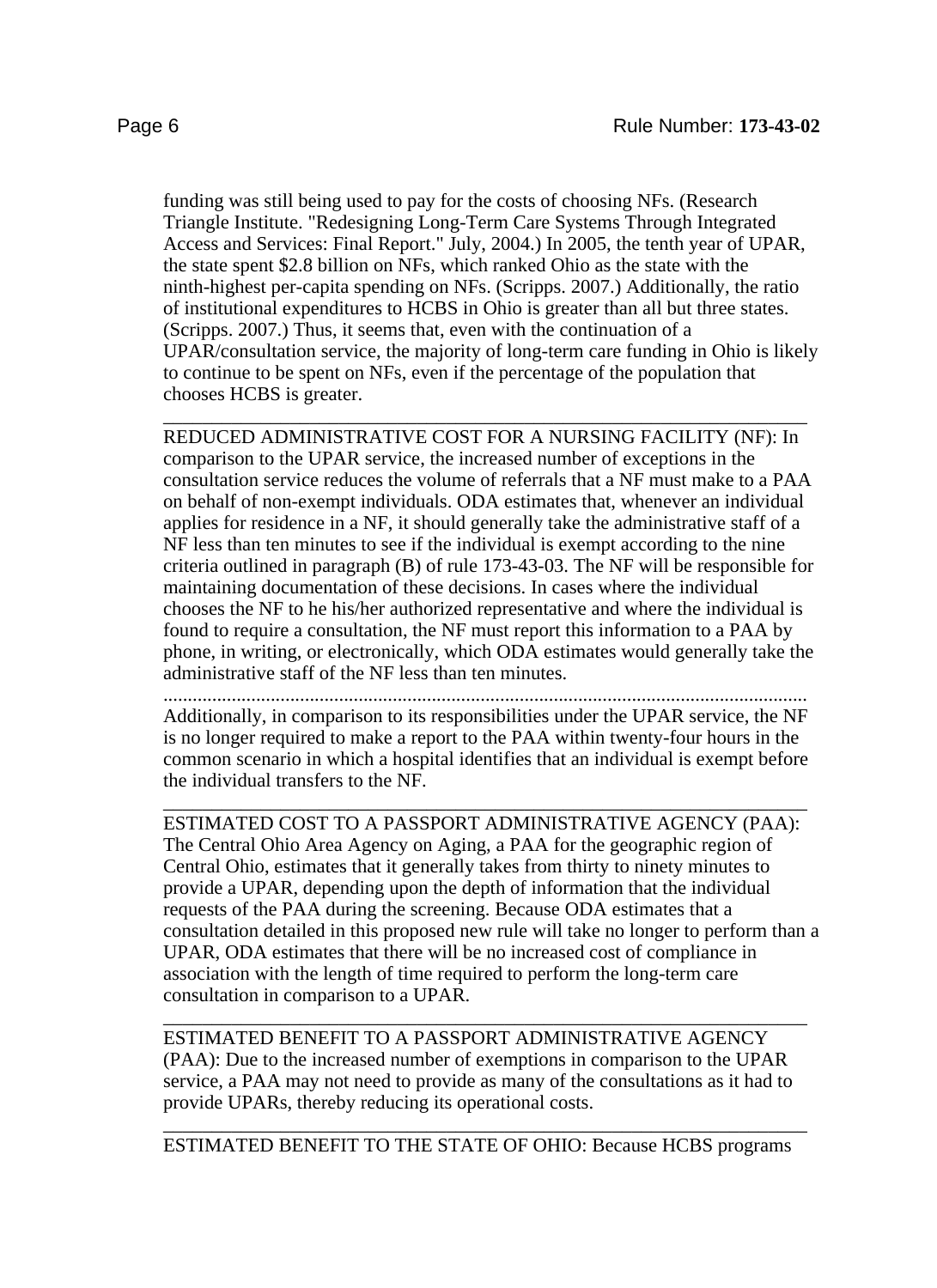like PASSPORT offer care that may not cost more than 60% of the cost of institutionalization, and, because, on average, PASSPORT has been costing just under 30% of the price of institutionalization at \$48 per day compared to \$164 per day for a NF (Scripps. 2007.), there is a significant savings to the state for each person who opts for HCBS. This savings may help in the effort to make Medicaid financially sustainable for the future.

16. Does this rule have a fiscal effect on school districts, counties, townships, or municipal corporations? **Yes**

You must complete Part B of the Rule Summary and Fiscal Analysis in order to comply with Am. Sub. S.B. 33 of the 120th General Assembly.

17. Does this rule deal with environmental protection or contain a component dealing with environmental protection as defined in R. C. 121.39? **No**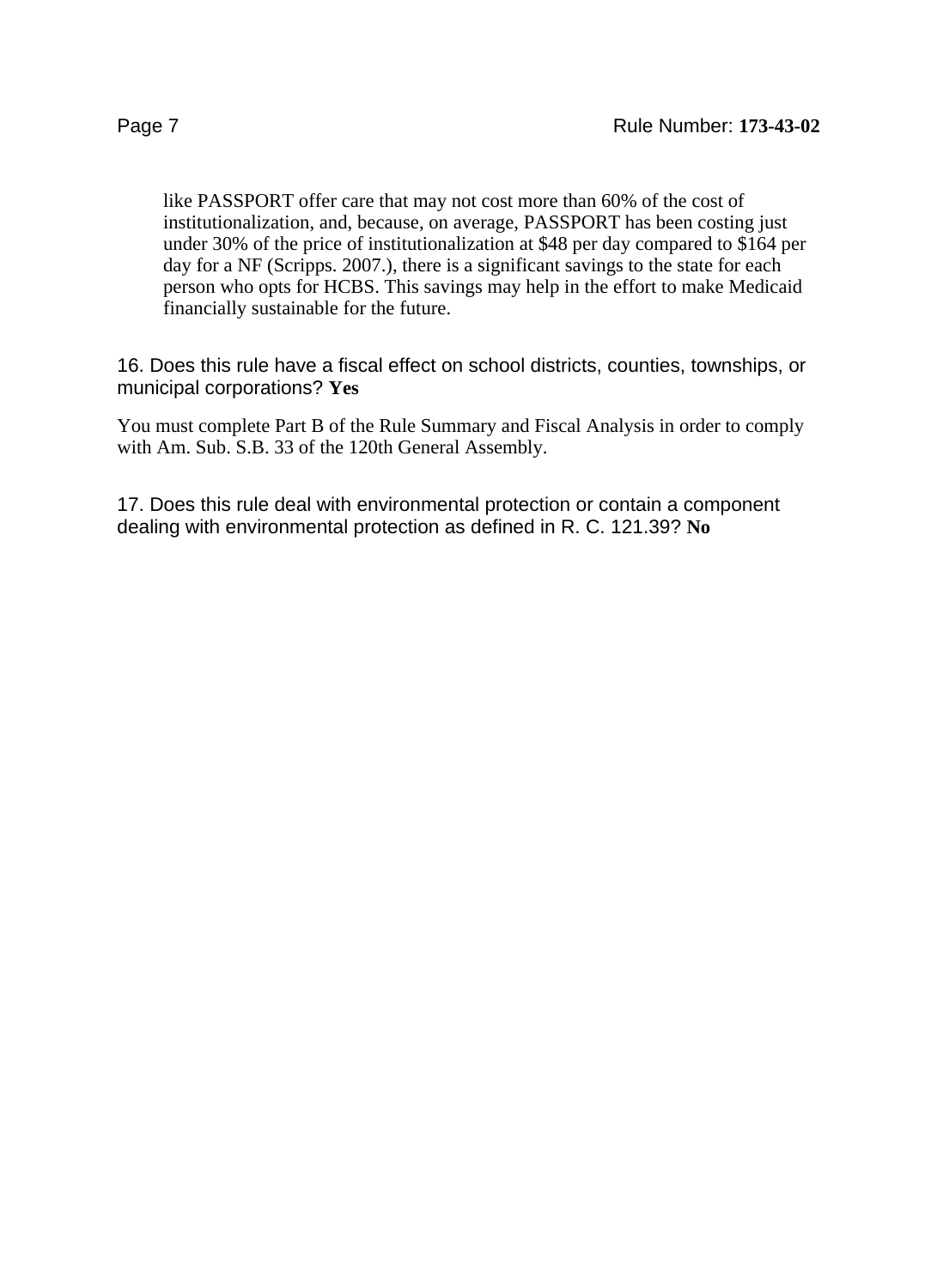Page B-1 **Rule Number: 173-43-02** Rule Number: 173-43-02

## **Rule Summary and Fiscal Analysis (Part B)**

1. Does the Proposed rule have a fiscal effect on any of the following?

| (a) School<br><b>Districts</b> | (b) Counties | (c) Townships | (d) Municipal<br>Corporations |
|--------------------------------|--------------|---------------|-------------------------------|
| N <sub>0</sub>                 | Yes-         | N0            | No                            |

2. Please provide an estimate in dollars of the cost of compliance with the proposed rule for school districts, counties, townships, or municipal corporations. If you are unable to provide an estimate in dollars, please provide a written explanation of why it is not possible to provide such an estimate.

ODA anticipates that the cost of compliance for the 2.3% of Ohio's NFs that are county-owned (Scripps. 2007.) should be identical to the information listed for the rest of the NFs in Part A of this RSFA.

- 3. If the proposed rule is the result of a federal requirement, does the proposed rule exceed the scope and intent of the federal requirement? **No**
- 4. If the proposed rule exceeds the minimum necessary federal requirement, please provide an estimate of, and justification for, the excess costs that exceed the cost of the federal requirement. In particular, please provide an estimate of the excess costs that exceed the cost of the federal requirement for (a) school districts, (b) counties, (c) townships, and (d) municipal corporations.

*Not Applicable.*

5. Please provide a comprehensive cost estimate for the proposed rule that includes the procedure and method used for calculating the cost of compliance. This comprehensive cost estimate should identify all of the major cost categories including, but not limited to, (a) personnel costs, (b) new equipment or other capital costs, (c) operating costs, and (d) any indirect central service costs.

See below:

(a) Personnel Costs

In comparison to the UPAR service, the increased number of exceptions in the consultation service reduces the volume of referrals that a NF, including a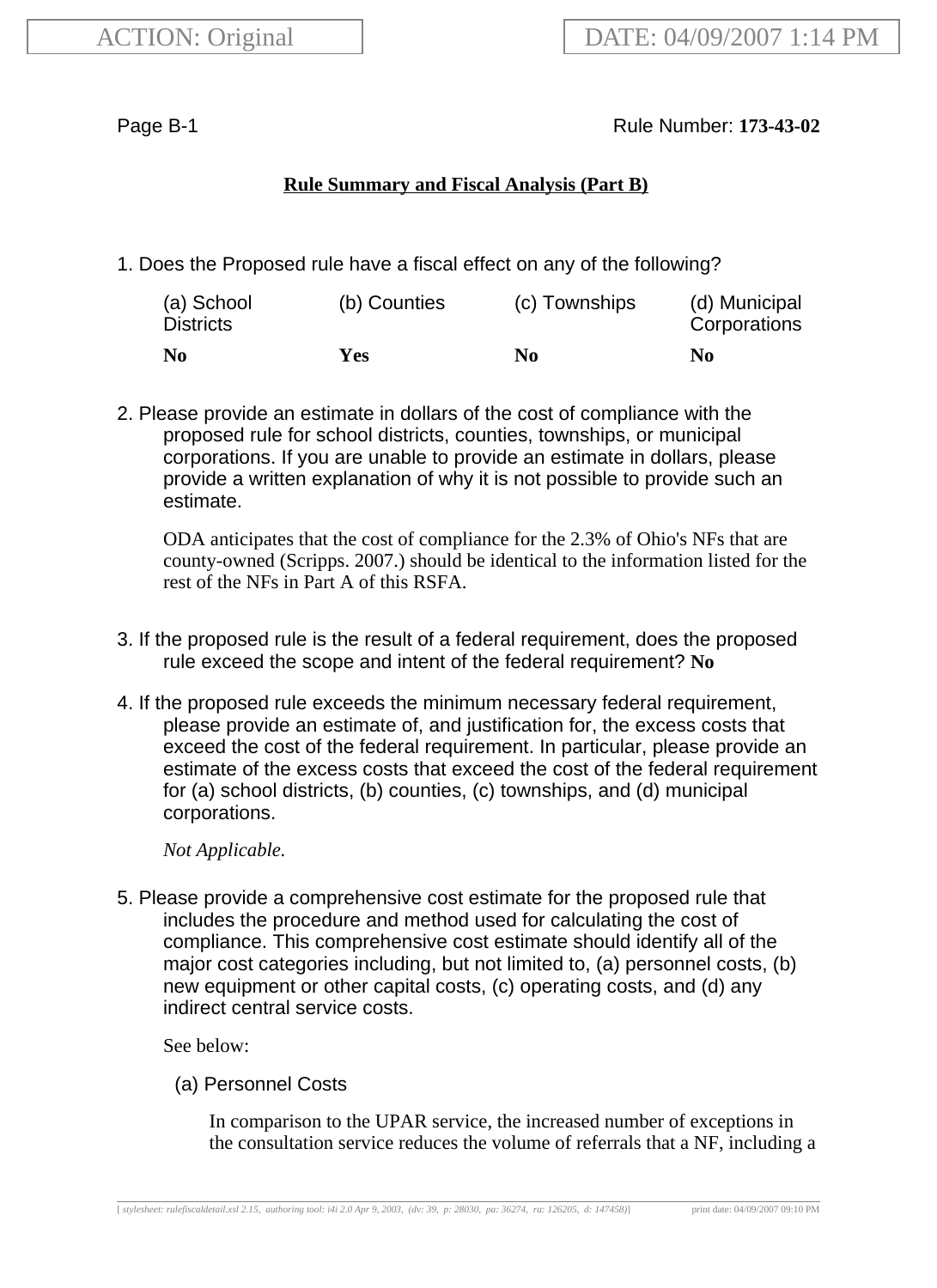county-owned NF, must make to a PAA on behalf of non-exempt individuals. ODA estimates that, whenever an individual applies for residence in a NF, including a county-owned NF, it should generally take the administrative staff of that NF less than ten minutes to see if the individual is exempt according to the nine criteria outlined in paragraph (B) of rule 173-43-03. The NF will be responsible for maintaining documentation of these decisions. In cases where the individual chooses an NF, including a county-owned NF, to he his/her authorized representative and where the individual is found to require a consultation, that NF must report this information to a PAA by phone, in writing, or electronically, which ODA estimates would generally take the administrative staff of the NF less than ten minutes.

Additionally, in comparison to its responsibilities under the UPAR service, a NF, including a county-owned NF, is no longer required to make a report to the PAA within twenty-four hours in the common scenario in which a hospital identifies that an individual is exempt before the individual transfers to the NF.

(b) New Equipment or Other Capital Costs

NA

(c) Operating Costs

NA

(d) Any Indirect Central Service Costs

The consultation service will provide knowledge of HCBS to individuals who may reside in a NF, including a county-owned NF, or may be contemplating residence in a NF, including a county-owned NF. Once an individual is presented with the knowledge necessary to make an informed choice among options, the individual has the freedom to choose HCBS instead of institutionalization.

Once this proposed new rule is adopted, ODA anticipates that the percentage of Ohioans opting for HCBS may continue to increase while the number of Ohioans who opt for institutionalization is likely to remain somewhat stable. This would be a continuation of the recent trend in which the average daily number of occupied NF beds increased by 2.6% from 2003 to 2005. (Scripps Gerontology Center. "The Changing Face of Long-Term Care: Ohio's Experience 1993-2005." April, 2007.) In other words, from the eighth to the tenth year since a UPAR service has been offered, the percentage of Ohioans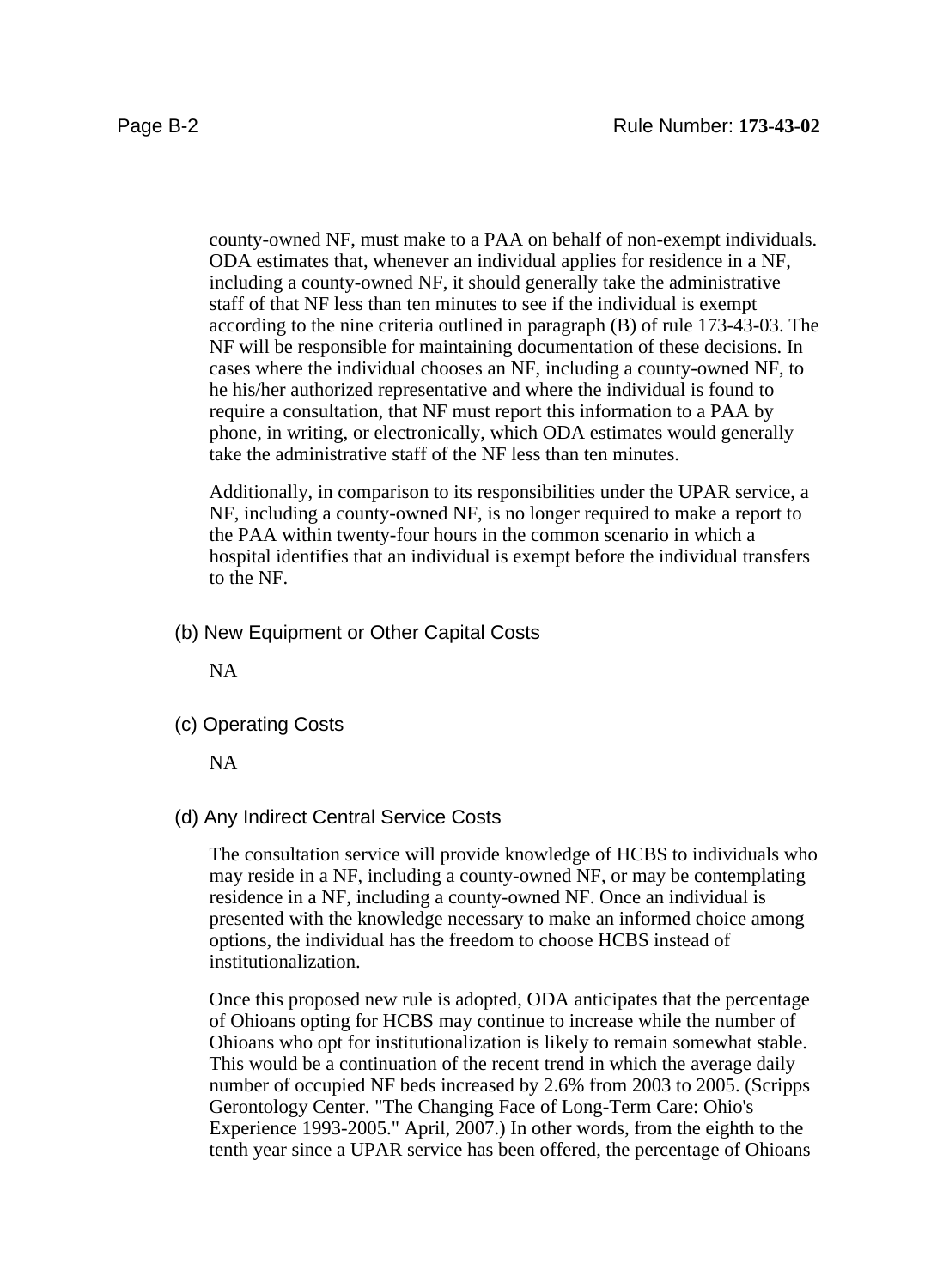opting for HCBS increased; yet, the number of occupied NF beds has also increased.

One part of the explanation for this trend is the growing number of Ohioans under the sixty years of age who are occupying NF beds. The proportion of those under sixty occupying NF beds increased by 10% from 2004 to 2005. (Scripps. 2007.) Another part of the explanation for this trend is the growing population of Ohioans sixty years of age and over--a population that will increase another 44% by 2020. (Scripps. 2007.) Even though a growing percentage of Ohioans sixty and over are opting for HCBS while a smaller percentage are opting for institutionalization, a smaller percentage of the population surge means that the actual numbers of Ohioans sixty and over who will opt for institutionalization may remain somewhat stable. In fact, from 2003 to 2005, the average daily number of NF beds occupied by those sixty and over only dropped by 1.7%. (Scripps. 2007.)

For comparison, the trend experienced in Ohio since the inception of the UPAR service is similar to the experience had by the State of Minnesota after it began to offer similar consultations. (Rutgers Center for State Health Policy. "Minnesota Long-Term Care Consultation Services." September, 2005.)

Again, once this proposed new rule is adopted, ODA anticipates that the percentage of Ohioans opting for HCBS may continue to increase while the number of Ohioans who opt for institutionalization is likely to remain somewhat stable

Furthermore, even though Ohio will continue to inform individuals of alternatives to NFs, including those that are county-owned, most of Ohio's long-term care funds may still finance NFs, not HCBS. For perspective, in 2002, the year that marked the seventh year that Ohio provided a UPAR service, 77% of Ohio's non-MRDD (i.e., non-ICF-MR) long-term care funding was still being used to pay for the costs of choosing NFs. (Research Triangle Institute. "Redesigning Long-Term Care Systems Through Integrated Access and Services: Final Report." July, 2004.) In 2005, the tenth year of UPAR, the state spent \$2.8 billion on NFs, which ranked Ohio as the state with the ninth-highest per-capita spending on NFs. (Scripps. 2007.) Additionally, the ratio of institutional expenditures to HCBS in Ohio is greater than all but three states. (Scripps. 2007.) Thus, it seems that, even with the continuation of a UPAR/consultation service, the majority of long-term care funding in Ohio is likely to continue to be spent on NFs, even if the percentage of the population that chooses HCBS is greater

(e) Other Costs